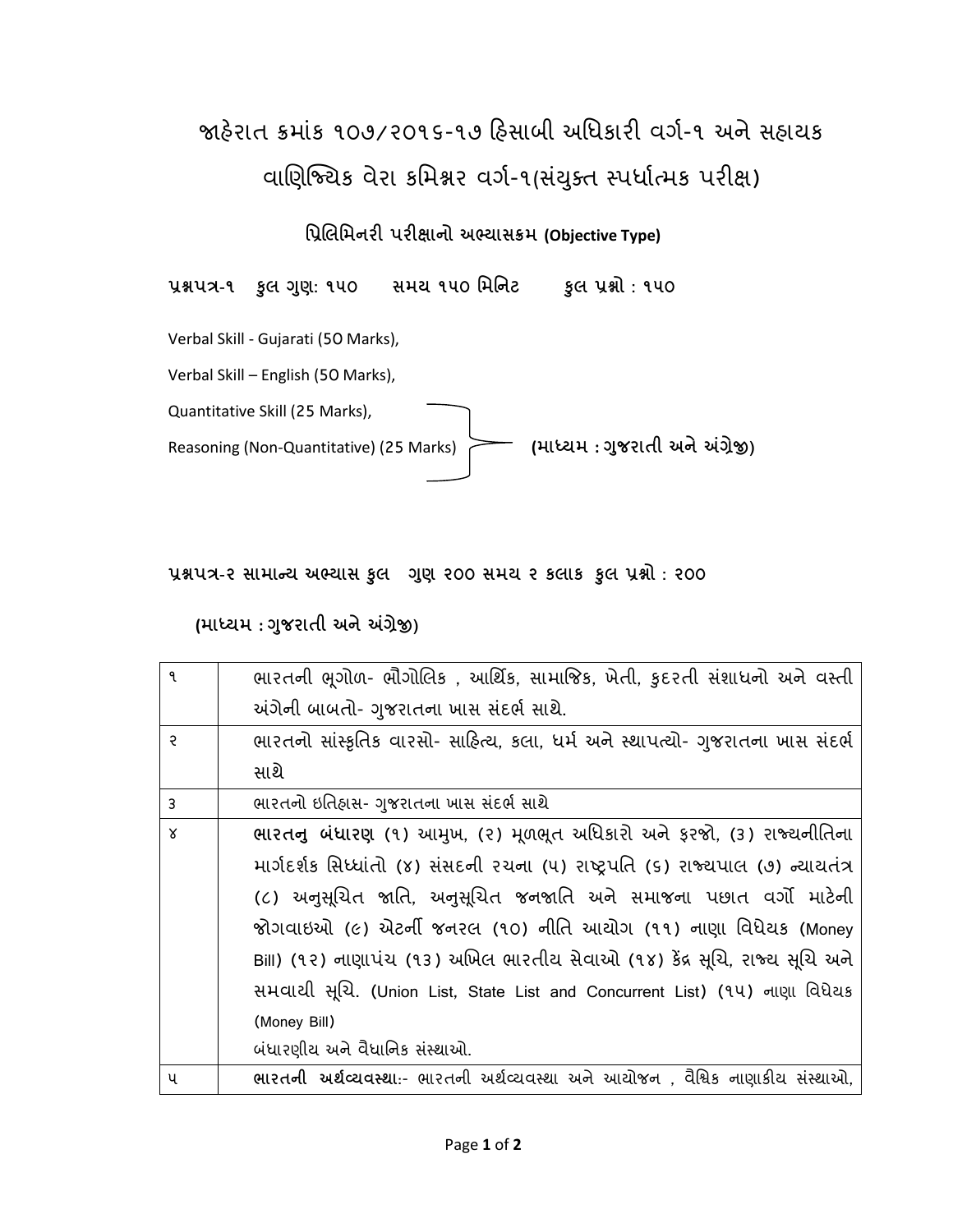|                             | વૈશ્વિવીકીકરણ અને મુક્ત અર્થતંત્રનો ભારતમાં ઉદભવ, તેનો અમલ અને તેની સામાજિક આર્થિક      |
|-----------------------------|-----------------------------------------------------------------------------------------|
|                             | અસરો, ધંધાકીય અને કોર્પોરેટ કાયદા (Business and Corporate Laws), ભારત અને               |
|                             | ગુજરાતમાં કર વ્યવસ્થા – આવક વેરા કાયદો, ગુજરાત મૂલ્ય વધારા વેરો કાયદો-૨૦૦૩ અને          |
|                             | તેના અનુસંધાને નિયમો, કેંદ્રીય આબકારી જકાત કાયદો-૧૯૪૪, કેંદ્રીય આબકારી જકાત નિયમો-      |
|                             | ૨૦૦૨, સર્વિસ ટેક્ષ બાબતે અગત્યની જોગવાઇઓ, કસ્ટમ એક્ટ-૧૯૬૨, કસ્ટમ ડ્યુટી, સ્ટેમ્પ        |
|                             | ડ્યુટી, ઇલેક્ટ્રીસીટી ડ્યુટી, Proposed Goods and Services Tax(GST) .વિવિધ પ્રકારના ઉપકર |
|                             | (Various kind of Cess), ભારતીય હિસાબી ધોરણો, Institute of Chartered Accountants of      |
|                             | India ધ્વારા બહાર પાડવામાં આવેલ હિસાબી ધોરણો( AS-1 to AS-34) ,આંતર રાષ્ટ્રીય હિસાબી     |
|                             | ધોરણો , હિસાબી પધ્ધતિ અને વિત્ત વ્યવસ્થામાં કોમ્પ્યુટર અને આઇટીનો ઉપયોગ, અંદાજપત્ર      |
|                             | અને તેના પ્રકારો.                                                                       |
|                             |                                                                                         |
| $\mathsf{S}$                | સામાન્ય વિજ્ઞાન, પર્યાવરણ તથા ઇન્ફર્મેશન એન્ડ કોમ્યુનિકેશન ટેકનોલોજી                    |
| ৩                           | સામાન્ય બૌધ્ધિક ક્ષમતા કસોટી                                                            |
| $\mathcal{L}_{\mathcal{L}}$ | ખેલ જગત સહિત રોજબરોજના પ્રાદેશિક, રાષ્ટ્રીય અને આંતરરાષ્ટ્રીય બનાવો.                    |
| Ć                           | માહિતી અધિકાર અધિનિયમ- ૨૦૦૫                                                             |

\*\*\*\*\*\*\*\*\*\*\*\*\*\*\*\*\*\*\*\*\*\*\*\*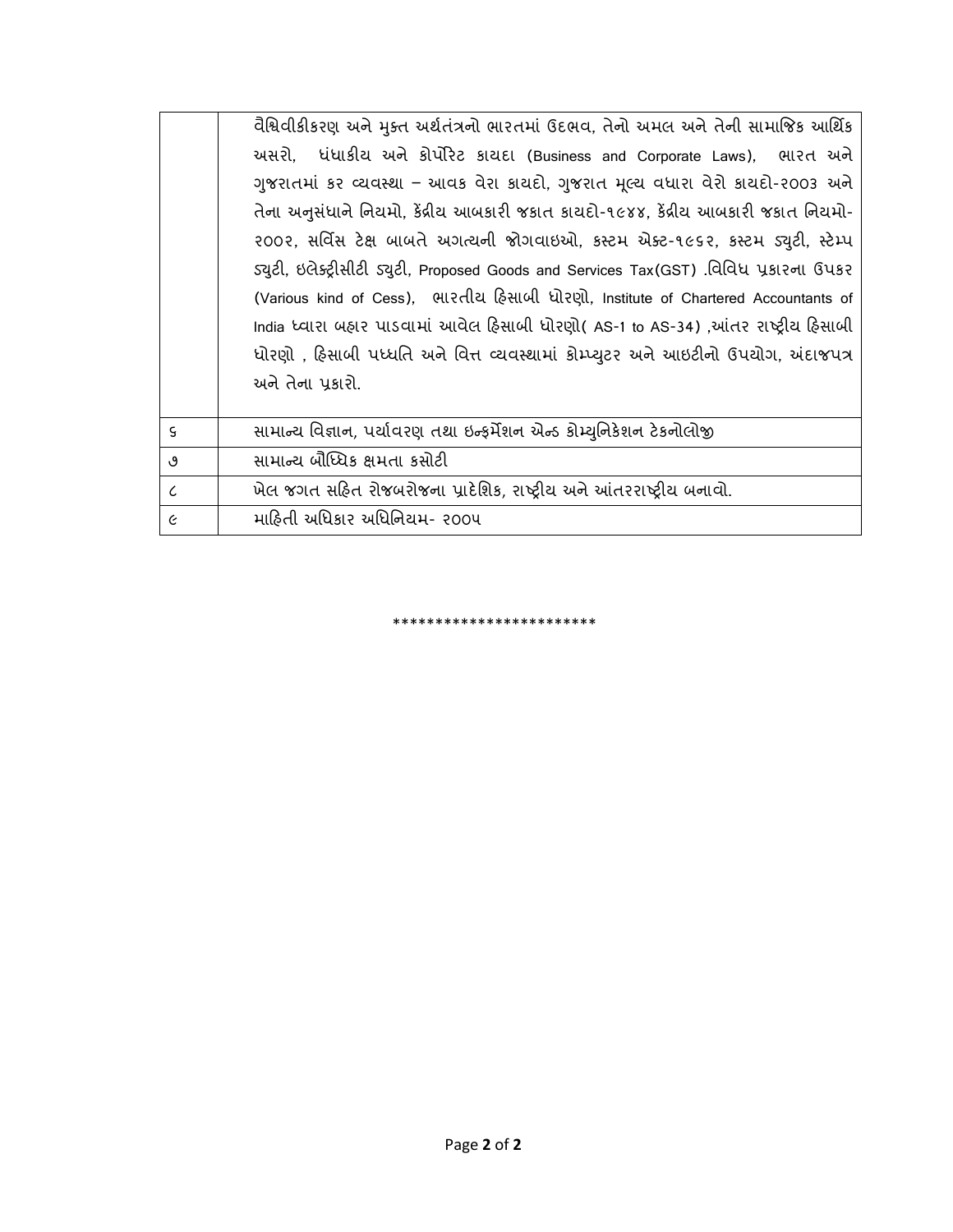## **Advt. 107/2016-17, Accounts Officer Class-1 & Assistant Commissioner Commercial Tax Class-1**

**Preliminary Exam (Objective Type)**

#### **Question Paper – I**

#### **(Total Marks: 150, Time: 150 Minutes, Total Questions: 150)**

Verbal Skill - Gujarati (50 Marks), Verbal Skill – English (50 Marks), Quantitative Skill (25 Marks), Reasoning (Non-Quantitative) (25 Marks) **(Medium: Gujarati and English)** 

### **Question Paper – II General Study**

### **(Total Marks: 200 Marks Time: 2 Hours, Total Questions: 200)**

### **(Medium: Gujarati and English)**

| $\overline{1}$ | Geography of India- Physical, Economic, Social, Natural Resources and       |
|----------------|-----------------------------------------------------------------------------|
|                | Population related topics- with special reference to Gujarat                |
| $\overline{2}$ | Cultural Heritage of India-Literature, Art, Religion and Architecture- with |
|                | special reference to Gujarat                                                |
| $\overline{3}$ | History of India with special reference to Gujarat.                         |
| $\overline{4}$ | Constitution of India (1) Preamble (2) Fundamental Rights and               |
|                | Fundamental Duties (3) Directive Principles of State Policy (4) Composition |
|                | of Parliament (5) President (6) Governor (7) Judiciary (8) Provisions for   |